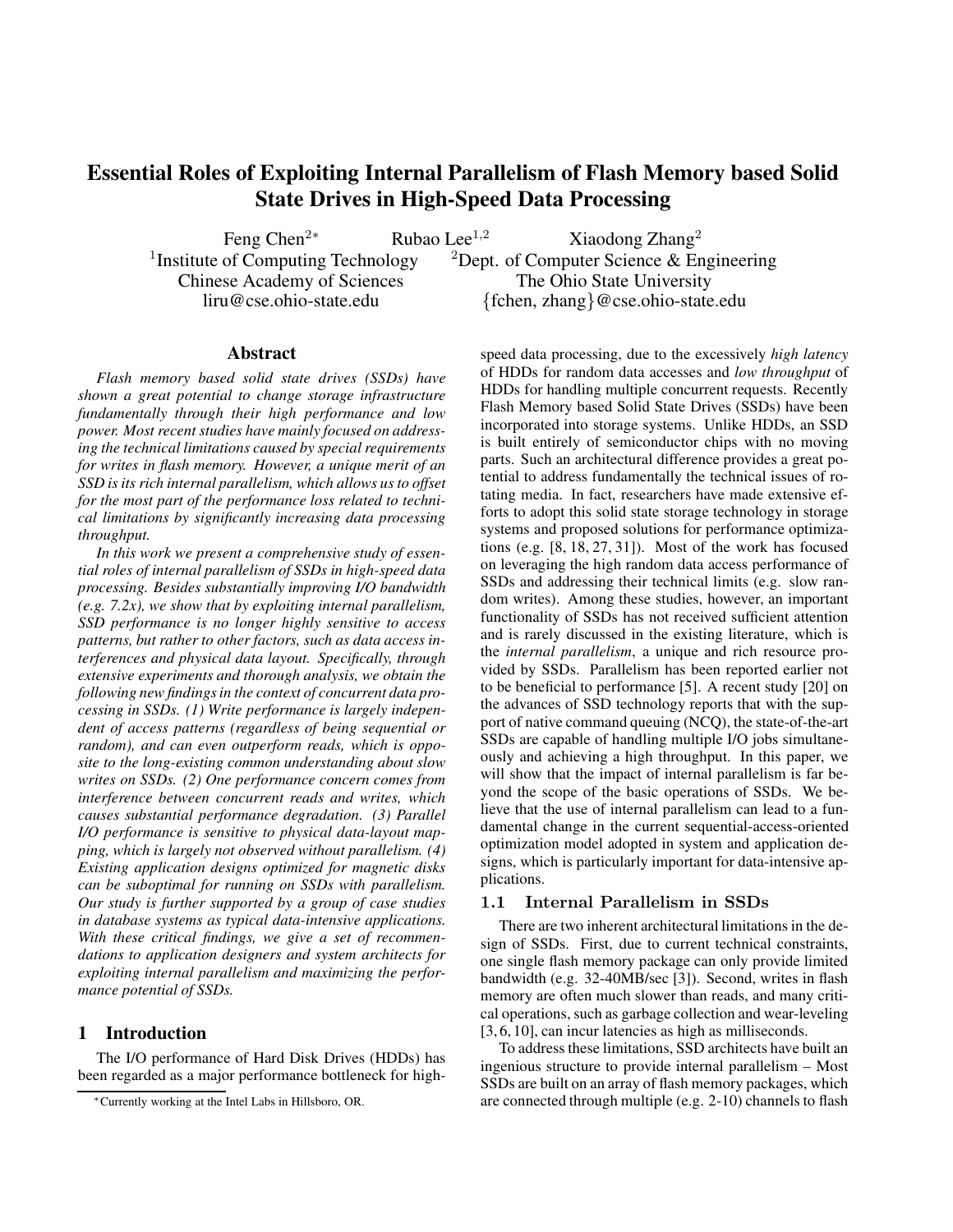memory controllers. SSDs provide logical block addresses (LBA) as a logical interface to the host. Since logical blocks can be striped over multiple flash memory packages, data accesses can be conducted independently in parallel. Such a highly parallelized design yields two benefits: (1) Transferring data from/to multiple flash memory packages in parallel can provide high bandwidth in aggregate. (2) Highlatency operations can be effectively hidden behind other concurrent operations. Therefore, the internal parallelism, in essence, is not only an *inherent functionality* but also a *basic requirement* for SSDs to deliver high performance.

Exploiting I/O parallelism has been studied in conventional HDD-based storage, such as RAID [24], a storage based on multiple hard disks. However, there are two fundamental differences between the SSD and RAID architectures, which demand thorough and new investigations: (1) *Different logical/physical mapping mechanisms* – In RAID, a logical block is *statically* mapped to a "fixed" physical location, which is determined by its logical block number (LBN) [24]. In SSD, a logical block can be *dynamically* mapped to any physical location, which changes with writes during runtime. This has called our particular attention to a unique data layout problem in SSDs, and we will show that an ill-mapped data layout can cause significant performance degradation, while such a problem is unlikely to happen in RAID. (2) *Different physical natures* – RAID is built on magnetic disks, whose random access performance is often one order of magnitude lower than sequential access, while SSDs are built on flash memories, in which such a performance gap is much smaller. The difference in physical natures can strongly impact the existing sequentiality-based application designs, because without any moving parts, parallelizing I/O operations on SSDs can make random accesses capable of performing comparably or even slightly better than sequential accesses, while this is difficult to implement in RAID. Therefore, a careful and insightful study of the internal parallelism of this emerging storage technology is highly desirable for storage architects, system designers, and data-intensive application users.

#### 1.2 Research and Technical Challenges

On one hand, the internal parallelism makes a single SSD capable of handling multiple incoming I/O requests in parallel and achieving a high bandwidth. On the other hand, the internal parallelism cannot be effectively exploited unless we address the three following critical challenges.

• **The performance gains from internal parallelism are highly dependent on how the SSD internal structure is insightfully understood and effectively utilized.** Internal parallelism is an architecture dependent resource. For example, the mapping policy directly determines the data layout across flash memory packages, which significantly affects the efficiency of parallelizing data accesses. In our experiments, we find that an ill-mapped data layout can cause up to 4.2 times higher latency for parallel accesses on an SSD. Without knowing the SSD internals, the anticipated performance gains are difficult to achieve. Meanwhile, uncovering such a low-level architectural information without changing the strictly defined interface is very challenging. In this paper we will present a set of simple yet effective experimental techniques to achieve this goal.

- **Parallel data accesses can compete for critical hardware resources in SSDs, and such interference would cause unexpected performance degradation.** Increasing parallelism is a double-edged sword. On one hand, high concurrency would generally improve resource utilization and increase I/O throughput. On the other hand, sharing and competing for critical resources may cause undesirable interference and performance loss. For example, we find mixing reads and writes can cause a throughput decrease as high as 4.5 times for writes. Only by understanding both benefits and side effects of I/O parallelism on an SSD can we effectively exploit its performance potential while avoiding its negative effects.
- **Exploiting internal parallelism in SSDs demands fundamental changes to the existing program design and the sequential-access-oriented optimization model adopted in software systems.** Most existing applications, such as database systems, assume that the underlying storage device is a hard disk drive. As a result, they mostly focus on how to *sequentialize* rather than *parallelize* data accesses for improving storage performance (e.g. [16]). Moreover, many optimization decisions embedded in application designs are implicitly based on such an assumption, which would unfortunately be problematic when being applied to SSDs. In our case studies on the PostgreSQL database system, we not only show that speedups by up to a factor of 5 can be achieved by parallelizing a query with multiple sub-queries, but more importantly, we also show that with I/O parallelism, the *query optimizer*, a key component in database systems, would make an *incorrect* decision when selecting the optimal query plan, which should receive a particular attention from application and system designers.

# 1.3 Critical Issues for Investigation

In this work, we strive to address the above three challenges by answering several critical questions related to the internal parallelism of SSDs and revealing some untold facts and unexpected dynamics in SSDs.

- Limited by the 'thin' interface between the storage device and the host, how can we effectively uncover the key architectural features of an SSD? Of the most interest, how is the physical data layout determined in an SSD?
- The effectiveness of parallelizing data access depends on many factors, such as workload access patterns, resource redundancy, and others. Can we quantify the benefit of I/O parallelism and its relationship to these factors?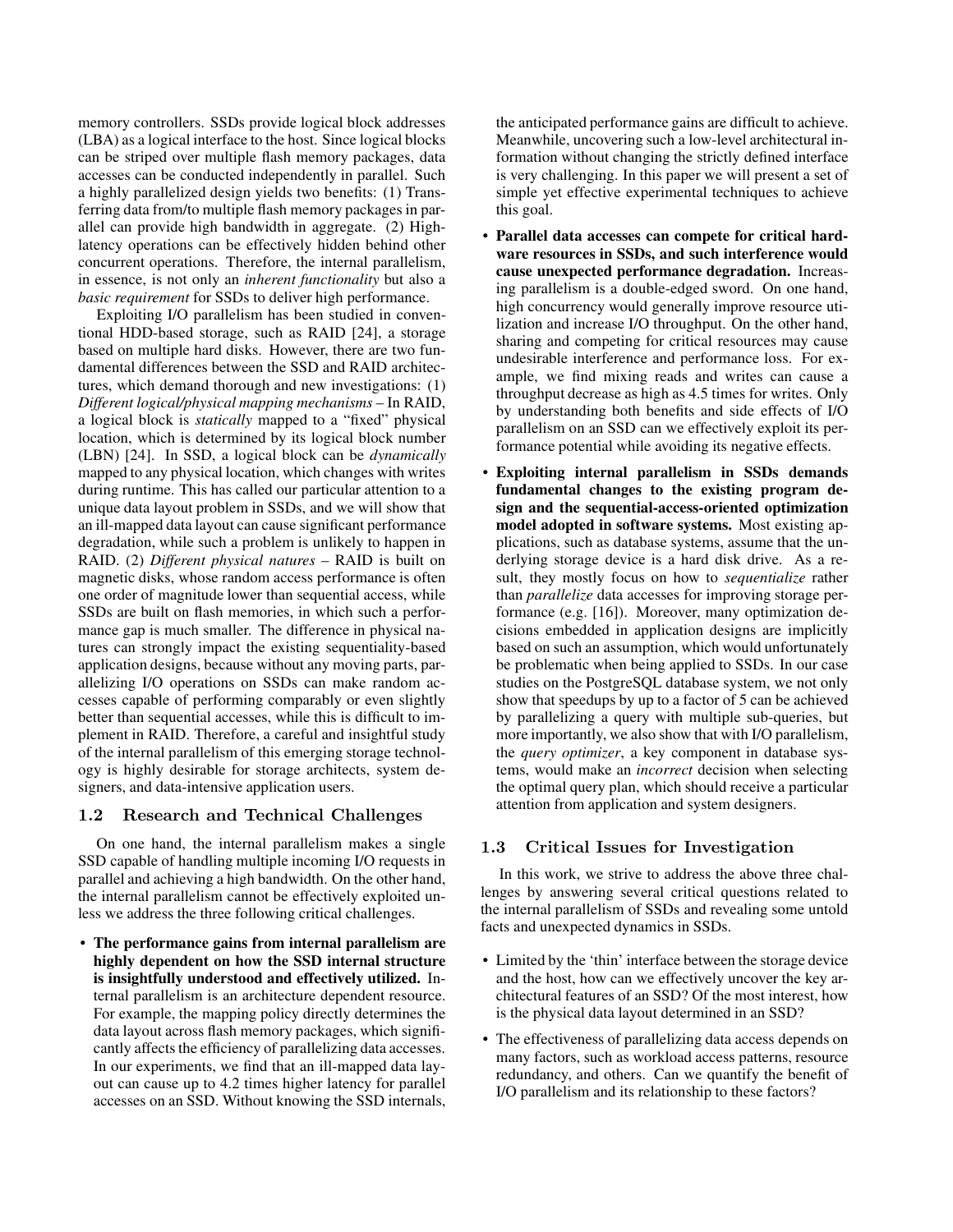- Reads and writes on SSDs both generate many asynchronous background operations and thus may interfere with each other. Can we quantitatively show such interactive effects between parallel data accesses? Would such interference impair the effectiveness of parallelism?
- Readahead improves read performance on SSDs but it is sensitive to read patterns [6]. Would I/O parallelism affect the readahead? How should we choose between increasing parallelism and retaining effective readahead?
- The physical data layout on an SSD could change on the fly. How does an ill-mapped data layout affect the efficiency of I/O parallelism and the readahead?
- Applications can leverage internal parallelism to optimize the data access performance. How much performance benefit can we achieve in practice?
- Many optimizations in applications are specifically tailored to the properties of hard disk drives and may be ineffective for SSDs. Can we make a case that parallelismbased optimizations would become a critical consideration for maximizing data access performance on SSDs?

In this paper, we will answer these questions, and we hope our experimental analysis and case studies will influence the system and application designers to rethink carefully the current sequential-access-oriented optimization model and treat parallelism as a *top priority* on SSDs.

The rest of this paper is organized as follows. Section 2 provides the background. Section 3 introduces our experimental system and methodology. Section 4 presents how to detect the SSD internals. Section 5 and 6 present our experimental and case studies on SSDs. Section 7 discusses the system implications of our findings. Related work is given in Section 8. The last section concludes this paper.

## **2 Background of SSD Architecture**

# 2.1 SSD Internals

A typical SSD includes four major components (Figure 1). A *host interface logic* connects to the host through an interface connection (e.g. SATA or IDE bus). An *SSD controller* manages flash memory space, translates incoming requests, and issues commands to flash memory packages via a *flash memory controller*. Some SSDs have a dedicated DRAM *buffer* to hold metadata or data, and some SSDs only use a small integrated SRAM buffer to lower production cost. In most SSDs, multiple (e.g. 2-10) channels are used to connect the controller with flash memory packages. Each channel may be shared by more than one package. Actual implementations may vary across different models, and previous work [3, 10] gives detailed descriptions about the architecture of SSDs.

By examining the internal architectures of SSDs, we can find that parallelism is available at different levels, and operations at each level can be parallelized or interleaved.



Figure 1. An illustration of SSD architecture [3].

- **Channel-level Parallelism** In an SSD, flash memory packages are connected to the controller through multiple channels. Each channel can be operated independently and simultaneously. Some SSDs adopt multiple Error Correction Code (ECC) engines and flash controllers, each for a channel, for performance purposes [23].
- **Package-level Parallelism** In order to optimize resource utilization, a channel is usually shared by multiple flash memory packages. Each flash memory package can be operated independently. Operations on flash memory packages attached to the same channel can be interleaved, so the bus utilization can be optimized [3, 10].
- **Die-level Parallelism** A flash memory package often includes two or more dies (chips). Each die can be selected individually and execute a command independent of the others, which increases the throughput [28].
- **Plane-level Parallelism** A flash memory chip is typically composed of two or more planes. Most flash memories (e.g. [2,28]) support performing the same operation (e.g. read/write/erase) on multiple planes simultaneously. Some flash memories (e.g. [2]) provide cache mode to further parallelize medium access and bus transfer.

Such a highly parallelized structure provides rich opportunities for parallelism. In this paper we will present several simple yet effective experimental techniques to uncover the internal parallelism on various levels.

#### 2.2 Native Command Queuing (NCQ)

Native command queuing (NCQ) is a feature introduced by the SATA II standard [1]. With NCQ support, the device can accept multiple incoming commands from the host and schedule the jobs internally. NCQ is especially important to SSDs, because the highly parallelized internal structure of an SSD can be effectively utilized only when the SSD is able to accept multiple concurrent I/O jobs from the host (operating system). Early generations of SSDs do not support NCQ and thus cannot benefit from parallel I/O [5]. The two SSDs used in our experiments can accept up to 32 jobs.

# **3 Measurement Environment**

#### 3.1 Experimental Systems

Our experiments have been conducted on a Dell™ Precision™ T3400. It features an Intel® Core™2Duo E7300 2.66GHz processor and 4GB main memory. A 250GB Seagate 7200RPM hard disk drive is used to hold the OS and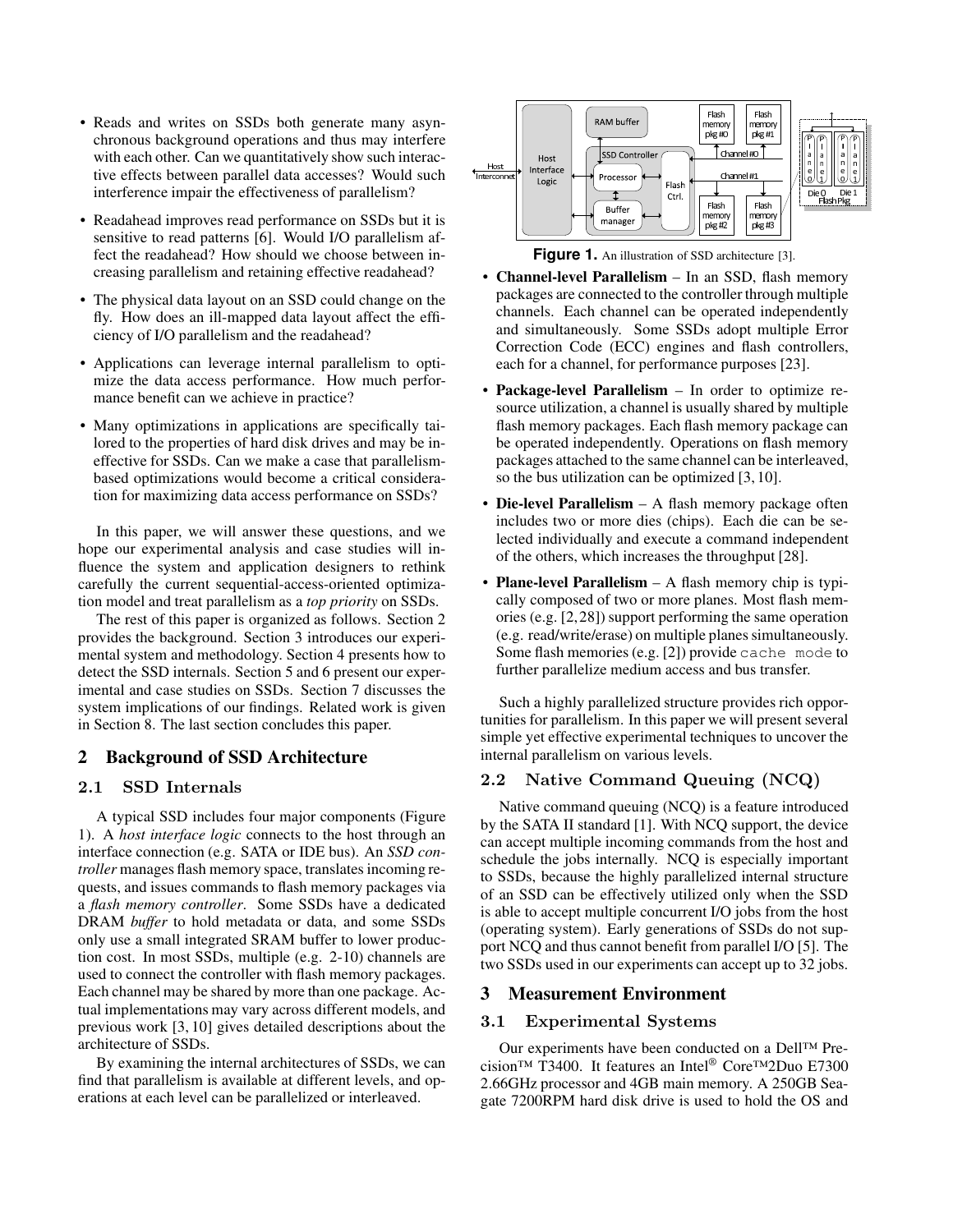home directories (/home). We use Fedora Core 9 with the Linux Kernel 2.6.27 and Ext3 file system. The storage devices are connected through the on-board SATA connectors.

|                          | SSD-M | SSD-S      |
|--------------------------|-------|------------|
| Capacity                 | 80GB  | 32GB       |
| <b>NCQ</b>               | 32    | 32         |
| Flash memory             | MLC   | <b>SLC</b> |
| Page Size (KB)           |       |            |
| <b>Block Size (KB)</b>   | 512   | 256        |
| Read Latency (µs)        | 50    | 25         |
| Write Latency $(\mu s)$  | 900   | 250        |
| Erase Latency( $\mu s$ ) | 3500  | 700        |

**Table 1.** Specification data of the SSDs.

We have selected two representative, state-of-the-art SSDs fabricated by a well-known SSD manufacturer for our studies. One is built on multi-level cell (MLC) flash memories and designed for the mass market, and the other is a high-end product built on faster and more durable singlelevel cell (SLC) flash memories. For commercial reasons, we refer to the two SSDs as *SSD-M* and *SSD-S*, respectively. Both SSDs deliver market-leading performance with full support of NCQ. Their designs are consistent with generalpurpose SSD designs (e.g. [3, 10]) and representative in the mainstream technical trend on the market. PCI-E based flash devices (e.g. Fusion-io's ioDrive [11]) are designed for special-purpose systems with a different structure [17]. In this paper we focus on the SATA-based devices. Table 1 shows more details about the two SSDs.

Similar to our prior work [6], we use the *CFQ* (Completely Fair Queuing) scheduler, the default I/O scheduler in the Linux kernel, for the hard disk. We use the *noop* (Nooptimization) scheduler for the SSDs to expose the internal behavior of the SSDs for our analysis.

## 3.2 Experimental Tools and Workloads

To study the internal parallelism of SSDs, two tools are used in our experiments. We use the Intel® Open Storage Toolkit [21] to generate various types of I/O workloads with different configurations, such as read/write ratio, random/sequential ratio, request size, and queue depth (the number of concurrent I/O jobs), and others. It reports bandwidth, IOPS, and latency. We also designed a tool, called *replayer*, which accepts a pr-recorded trace file for input and replays data accesses to a storage device. It facilitates precisely repeating a workload directly at the block device level. We use the two tools to generate three access patterns.

- **Sequential** Sequential data accesses using specified request size, starting from sector 0.
- **Random** Random data accesses using specified request size. Blocks are randomly selected from the first 1024MB of the storage space, unless otherwise noted.
- **Stride** Strided data accesses using specified request size, starting from sector 0 with a stride distance.

In our experiments, each workload runs for 30 seconds in default to limit trace size while collecting sufficient data. No partitions or file systems are created on the SSDs. Unlike previous work [26], which was performed over an Ext3 file system, all workloads in our experiments directly access the SSDs as raw block devices. All requests are issued to the devices synchronously with no think time.

Similar to the methods in [6], before each experiment we fill the storage space using sequential writes with a request size of 256KB and pause for 5 seconds. This re-initializes the SSD status and keeps the physical data layout largely remain constant across experiments [6].

# 3.3 Trace Collection

To analyze I/O traffic in detail, we use *blktrace* [4] to trace the I/O activities at the block device level. The trace data are first collected in memory and then copied to the hard disk drive to minimize the interference caused by tracing. The collected data are processed using *blkparse* [4] and our post-processing scripts and tools off line.

# **4 Uncovering SSD Internals**

Before introducing our performance studies on the internal parallelism of SSDs, we first present a set of experimental techniques to uncover the SSD internals. Two reasons have motivated us to detect SSD internal structures. First, internal parallelism is an architecture-dependent resource. Knowing the key architectural features of an SSD is required to study and understand the observed device behavior. For example, our findings about the write-order based mapping (see Section 4.4) motivate us to further study the ill-mapped data layout issue, which has not been reported in prior literature. Second, the information detected can also be used for many other purposes in practice. For example, knowing the number of channels in an SSD, we can set a proper concurrency level and avoid over-parallelization.

On the other hand, obtaining such architectural information is particularly challenging for several reasons. (1) Architectural details about the SSD design are often regarded as critical intellectual property of manufacturers. To the best of our knowledge, certain information, such as the mapping policy, is not available in any datasheet or specification, though it is critical for us to understand and exploit the SSD performance potential. (2) Although SSD manufacturers normally provide standard specification data (e.g. peak bandwidth), much important information is absent or obsolete. In fact, across different product batches, hardware/firmware change is common and often cannot be timely reflected in public documents. (3) Most SSDs on the market carefully follow a strictly defined host interface standard (e.g. SATA [1]). Only limited information is allowed to pass through such a 'thin interface'. As a result, it is difficult, if not impossible, to directly get detailed internal information from the hardware. In this section, we present a set of experimental approaches to expose the SSD internals.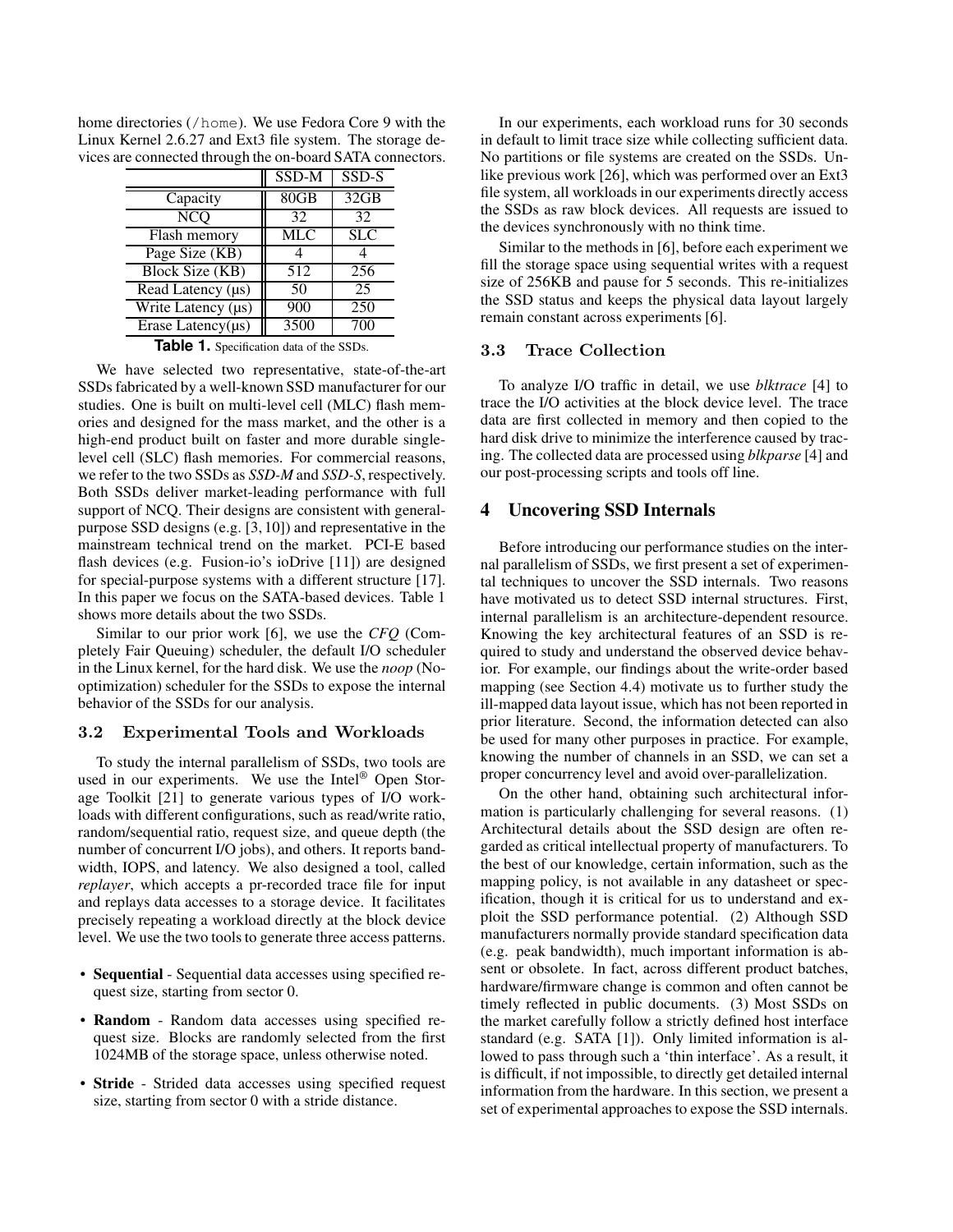#### 4.1 A Generalized Model

Despite various implementations, most SSDs strive to optimize performance essentially in a similar way – evenly distributing data accesses to maximize resource usage. Such a principle is applicable to the parallel structure of SSDs at different levels. Without losing generality, we define an abstract model to characterize such an organization based on open documents (e.g. [3, 10]): A *domain* is a set of flash memories that share a specific set of resources (e.g. channels). A domain can be further partitioned into *sub-domains* (e.g. packages). A *chunk* is a unit of data that is continuously allocated within one domain. Chunks are interleavingly placed over a set of N domains by following a *mapping policy*. A set of chunks across each of N domains are called a *stripe*. One may notice that this model is in principle similar to RAID [24]. In fact, SSD architects often adopt a RAID-0 like striping mechanism [3, 10], some even directly integrate a RAID controller inside an SSD [25]. However, as mentioned previously, the key difference is that SSDs use dynamic mapping, which may cause an illmapped data layout as we will see later.

In this work, we are particularly interested in examining three *key factors* that are directly related to internal parallelism. In our future work we will further extend the techniques to uncover other architectural features.

- **Chunk size** the size of the largest unit of data that is continuously mapped within an individual domain.
- **Interleaving degree** the number of domains at the same level. The interleaving degree is essentially determined by the redundancy of the resources (e.g. channels).
- **Mapping policy** the method that determines the domain to which a chunk of logical data is mapped. This policy determines the physical data layout.

In the following, we will present a set of experimental approaches to *infer indirectly* the three key factors. Basically, we treat an SSD as a 'black box' and we assume the mapping follows some repeatable but unknown patterns. By injecting I/O traffic with carefully designed patterns, we observe the 'reactions' of the SSD, measured in several key metrics, e.g. latency and bandwidth. Based on this probing information, we can speculate the internal architectures and policies adopted in the SSD. Our solution shares a similar principle on characterizing RAID [9], but characterizing SSDs needs to explore their unique features (e.g. dynamic mapping). We also note that due to the complexity and diversity of SSD implementations, the retrieved information may not picture all the internal details, and our purpose is not to reverse-engineer the SSD hardware. Instead, we try to characterize the key architectural features of an SSD from the outside in a simple yet effective way. We have applied this technique to both SSDs and we found that it works pleasantly well in serving our performance analysis and optimization purposes. For brevity we only show the results for SSD-S. SSD-M behaves similarly.

#### 4.2 Chunk Size

```
Program 1 Pseudocode of uncovering SSD internals
init_SSD(): sequentially write SSD w/ 256KB req.
rand_pos(A): get a random offset aligned to A sect.
read(P, S): read S sectors at offset P sect.
stride_read(J,D): read 1 chunk with J jobs from
          offset 0, each read skips over D chunks
plot(X,Y,C): plot a point at (X,Y) for curve C
M: an estimated max. possible chunk size
D: an estimated max. possible interleaving degree
(I) detecting chunk size:
  init_SSD(); \frac{1}{2} // initialize SSD space
  for (n = 1 sector; n \leq M; n \neq 2): //req. size
    for (k = 0 \text{ sector}; k \le 2*M; k++):// offset
      for (i = 0, latency=0; i < 100000; i ++):
         pos = rand_pos(M) + k;
         latency += read (pos, n);
      plot (k, latency/100000, n); //plot avg. lat.
(II) detecting interleaving degree:
  init_SSD(); // initialize SSD space
  for (j=2; j <=4; j*=2): // num. of jobs
    for (d = 1 \text{ chunk}; d < 4*D; d++)://stride dist.
      bw = stride_read (j, d);
      plot (d, bw, j); //plot bandwidth
```
As a basic mapping unit, a chunk can be mapped in only one domain, and two continuous chunks are mapped in two separate domains. Suppose the chunk size is S. For any read that is aligned to  $S$  with a request size no larger than S, only one domain would be involved. With an offset of S  $\frac{S}{2}$  from an aligned position, a read would split into two domains equally. The latter case would be faster. Based on this feature, we designed an experiment to identify the chunk size. The pseudocode is shown in Program 1(I).

Figure 2 shows an example result on SSD-S. Each curve represents a request size. For brevity, we only show results for request sizes of 1-8 sectors with offsets increasing from 0 to 64 sectors. Except for the case of request size of one sector, a dip periodically appears on the curves as the offset increases. *The chunk size is the interval between the bottoms of two consecutive valleys*. In this case, the detected chunk size is 8 sectors (4KB), the flash page size, but note that a chunk can consist of multiple flash pages in some implementations [10]. We see a flat curve for 1 sector (512 bytes), because the smallest read/write unit in the OS kernel is one sector and cannot be mapped across two domains.

# 4.3 Interleaving Degree

In our model, chunks are organized into domains based on resource redundancy. Parallel accesses to data in multiple domains without resource sharing can achieve a higher bandwidth than doing that congested in one domain. Based on this feature, we designed an experiment to determine the interleaving degree, as shown in Program 1(II).

Figure 3(I) and (II) show the experimental results with 2 jobs and 4 jobs on SSD-S, respectively. In Figure 3 (I), we observe a periodically appearing dip. *The interleaving degree is the interval between the bottoms of two consecutive valleys, in units of chunks.* In this case, we observe 10 domains, each of which actually corresponds to one channel.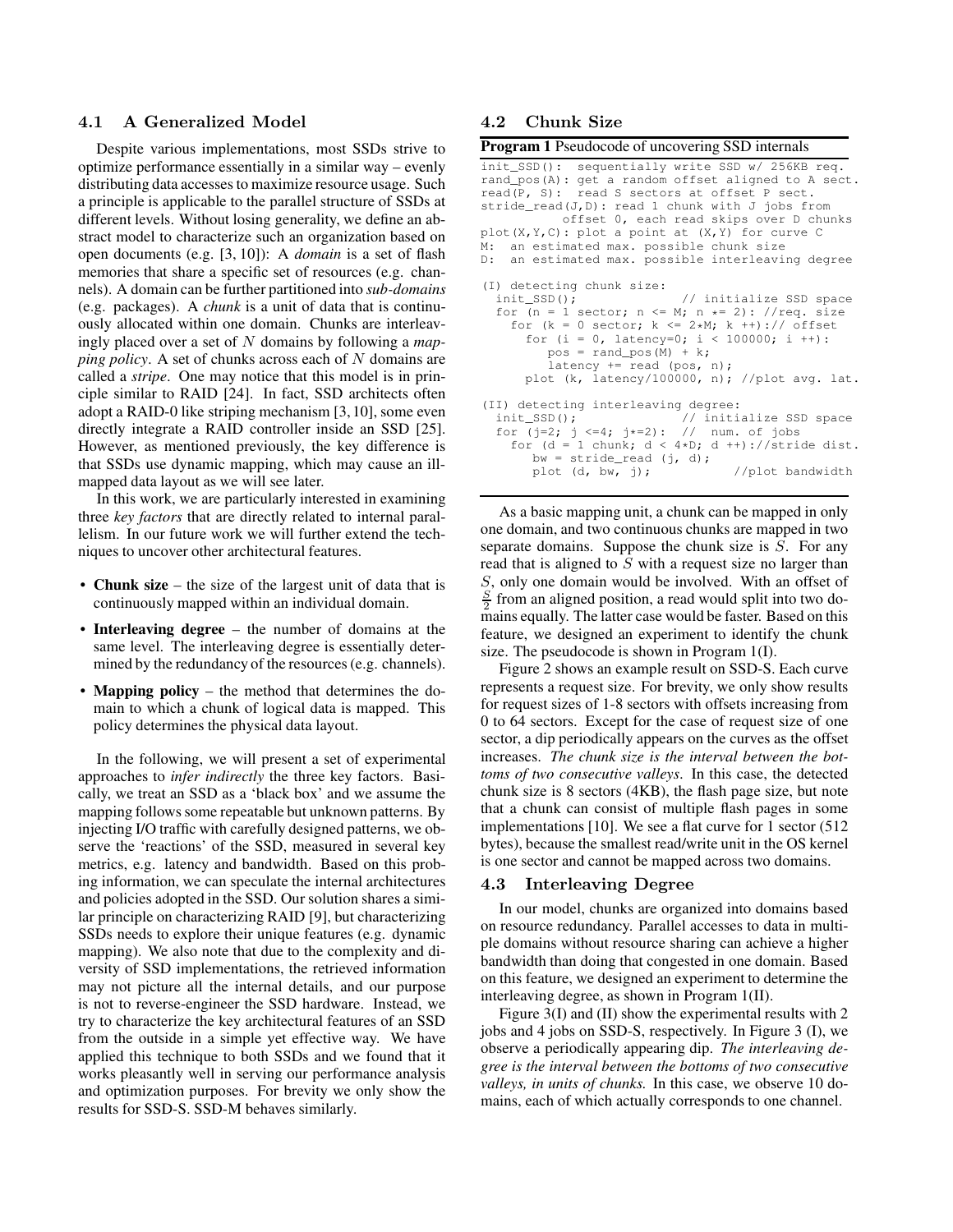

Figure 2. Detecting the chunk size on SSD-S. Each curve corresponds to a specified request size.



Figure 3. Detecting the interleaving degree on SSD-S. Figure (I) and (II) use 2 jobs and 4 jobs, respectively.



Figure 4. Detecting the mapping policy on SSD-S. Figure (I) and (II) represent two test cases.

The rationale is as follows. Suppose the number of domains is  $D$  and the data is interleavingly placed across the domains. When the stride distance, d, is  $D \times n - 1$ , where  $n \geq 1$ , every data access would exactly skip over  $D-1$  domains from the previous position and fall into the same domain. Since we issue two I/O jobs simultaneously, the parallel data accesses would compete for the same resource and the bandwidth is only around 33MB/sec. With other stride distances, the two parallel jobs would be distributed across two domains and thus could achieve a higher bandwidth (around 40MB/sec). We can also observe 2 sub-domains using a similar approach, as shown in Figure3 (II).

## 4.4 The Mapping Policy

The mapping policy determines the physical page to which a logical page is mapped. According to open documents (e.g. [3, 10]), two mapping policies are widely used in practice. (1) *LBA-based mapping* – for a given logical block address  $(LBA)$  with an interleaving degree,  $D$ , the block is mapped to a domain number  $(LBA \text{ mod } D)$ . (2) *Write-order-based mapping* – for the  $i_{th}$  write, the block is assigned to a domain number  $(i \mod D)$ . We should note here that write-order-based mapping is *not* the logstructured mapping policy [3], which appends data in a flash block to optimize write performance. Considering the wide adoption of the two mapping policies in SSD products, we will focus on these two policies in our experiments.

To determine which mapping policy is adopted, we first *randomly* overwrite the first 1024MB data with a request size of 4KB, the chunk size. After such a randomization, the blocks are relocated across the domains. If LBA-based mapping is adopted, the mapping should not be affected by such random writes. Thus, we repeat the experiment in Section 4.3, and we find after randomization, the pattern (repeatedly appearing dips) disappears (see Figure 4(I)), which means that the random overwrites have changed the block mapping, and LBA-based mapping is not used.

We then conduct another experiment to confirm that write-order-based mapping is adopted. We first randomly overwrite the first 1024MB space, and each chunk is written *once and only once*. Then we follow the same order in which blocks are written to issue reads to the SSD and repeat the same experiments in Section 4.3. For example, for the LBNs of random writes in the order of (91, 100, 23, 7, ...), we read data in the same order (91, 100, 23, 7, ...). If write-order based mapping is used, the blocks should be interleavingly allocated across domains in the order of writes (e.g. blocks 91, 100, 23, 7 are mapped to domain 0, 1, 2, 3, respectively), and reading data in the same order would repeat the same pattern (dips) we see before. Our experimental results confirm this hypothesis (Figure 4(II)). The physical data layout and the block mapping are *strictly* determined by the order of writes. We have also conducted experiments by mixing reads and writes, and we find that the layout is *only* determined by writes.

#### **5 Performance Studies**

Prepared with the knowledge about the internal structures of SSDs, we are now in a position to investigate the performance impact of internal parallelism. We strive to answer several related questions on *the performance benefits of parallelism*, *the interference between parallel jobs*, *the readahead mechanism with I/O parallelism*, and *the performance impact of physical data layout*.

#### 5.1 What are the benefits of parallelism?

In order to quantify the potential benefits of I/O parallelism in SSDs, we run four workloads with different access patterns, namely *sequential read*, *sequential write*, *random read*, and *random write*. For each workload, we increase the request size from  $1KB$  to  $256KB<sup>1</sup>$ , and we show the bandwidths with a queue depth increasing from 1 job to 32 jobs. In order to compare workloads with different request sizes, we use bandwidth (MB/sec), instead of IOPS (IO per second), as the performance metric. Figure 5 shows the experimental results for SSD-M and SSD-S. Since write-orderbased mapping is used, as we see previously, random and sequential writes on both SSDs show similar patterns. For brevity, we only show the results of sequential writes here.

Differing from prior work [5], our experiments show a great performance improvement from parallelism on SSDs. The significance of performance gains depends on several factors, and we present several key observations here.

 $1$ Note that increasing request size would weaken the difference between random and sequential workloads. However, in order to give a full picture, we still show the experimental results of changing the request size from 1KB to 256KB for all the workloads here.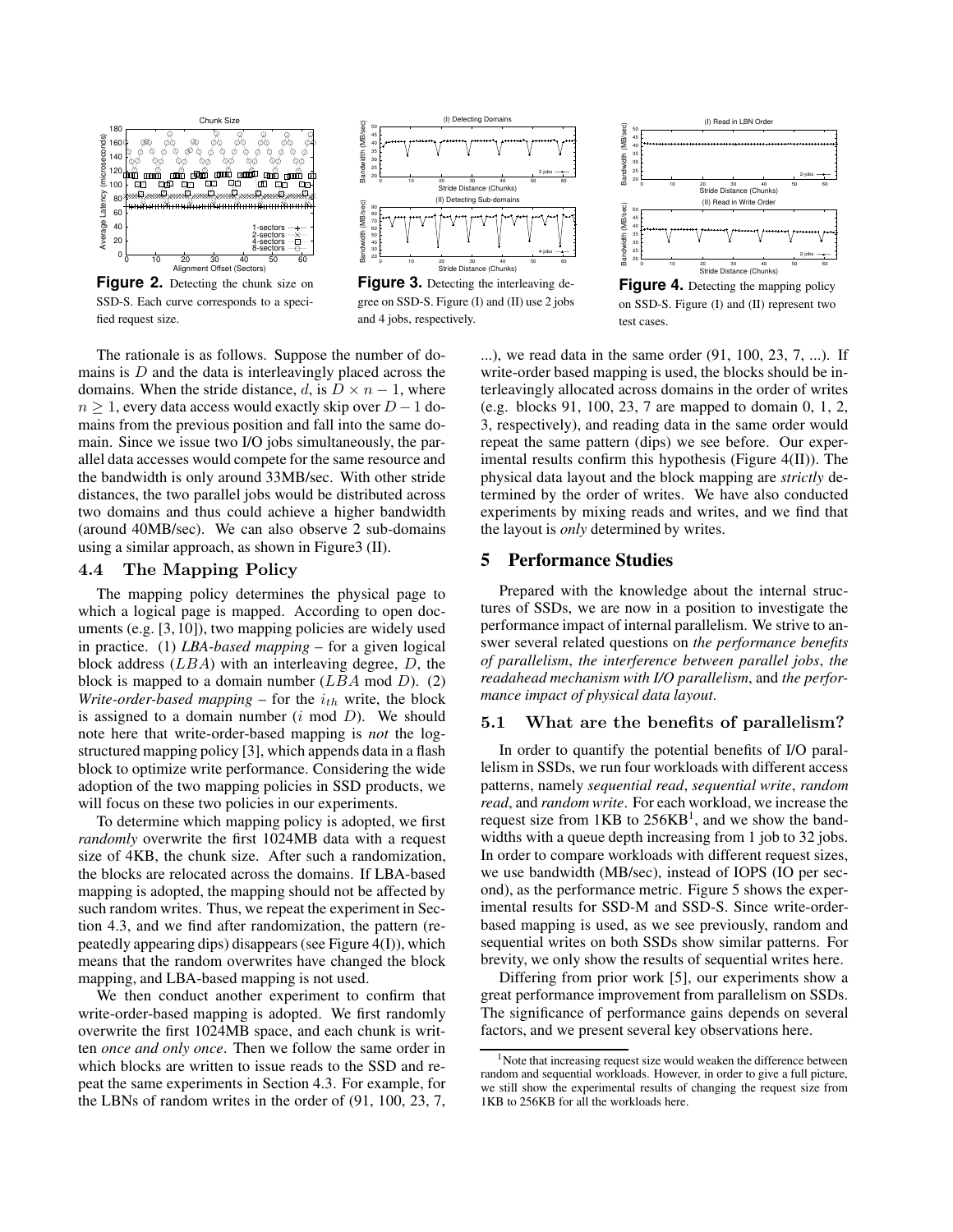

**Figure 5.** Bandwidths of the SSDs with increasing queue depth (the number of concurrent I/O jobs).

(1) *Workload access patterns determine the performance gains from parallelism.* In particular, *small and random reads* yield the most significant performance gains. For example, increasing queue depth from 1 to 32 jobs for random reads on SSD-S with a request size 4KB achieves a **7.2-fold** bandwidth increase. A large request (e.g. 256KB) benefits relatively less from parallelism, because the continuous logical blocks are often striped across domains and it already benefits from internal parallelism. This means that in order to exploit effectively internal parallelism, we can either increase request sizes or parallelize small requests.

(2) *Highly parallelized small/random accesses can achieve performance comparable to or even slightly better than large/sequential accesses without parallelism.* For example, with only one job, the bandwidth of random reads of 16KB on SSD-S is only 65.5MB/sec, which is 3.3 times lower than that of sequential reads of 64KB (221.3MB/sec). With 32 jobs, however, the same workload (16KB random reads) can reach a bandwidth of 225.5MB/sec, which is even slightly higher than the single-job sequential reads. This indicates that SSDs provide us with an alternative approach for optimizing I/O performance, which is to parallelize small and random accesses. Many new opportunities become possible. For example, database systems traditionally favor a large page size, because hard disk drives perform well with large requests. On SSDs, which are less sensitive to access patterns, a small page size can be a sound choice for optimizing buffer pool usage [13, 20].

(3) *The redundancy of available hardware resources physically limits the performance potential of increasing I/O parallelism.* When the queue depth increases over 8- 10 jobs, further increasing parallelism receives diminishing benefits. This actually reflects our finding made in Section

4 that the two SSDs have 10 domains, each of which corresponds to a channel. When the queue depth exceeds 10, a channel has to be shared by more than one job. Further parallelizing I/O jobs can bring additional but smaller benefits.

(4) *Flash memory mediums (MLC/SLC) can provide different performance potential for parallel I/O jobs, especially for writes.* Writes on SSD-M, the MLC-based lowerend SSD, quickly reach the peak bandwidth (only about 80MB/sec) with a small request size at a low queue depth. SSD-S, the SLC-based higher-end SSD, shows much higher peak bandwidth (around 200MB/sec) and more headroom for parallelizing small writes. In contrast, less difference can be observed for reads on the two SSDs, since the main performance bottleneck is transferring data across the serial I/O bus rather than reading the flash medium [3].

(5) *Write performance is insensitive to access patterns, and parallel writes can perform faster than reads.* The uncovered write-order-based mapping policy indicates that the SSDs actually handle incoming writes in the same way, regardless of write patterns. This leads to the observed similar patterns for sequential writes and random writes. Together with the parallelized structure and the on-device buffer, write performance is highly optimized and can even outperform reads in some cases. For example, writes of 4KB with 32 jobs on SSD-S can reach a bandwidth of 186.1MB/sec, which is even **28.3%** higher than reads (145MB/sec). This surprising result is actually *opposite* to our long-existing common understanding about slow writes on SSDs.

On both SSD-S (Figure 5(a)) and SSD-M (Figure 5(d)), we can also observe a slight *dip* for sequential reads with small request sizes at a low concurrency level (e.g. 4 jobs with 4KB requests). This is related to interference in the readahead, and we will give detailed analysis in Section 5.3.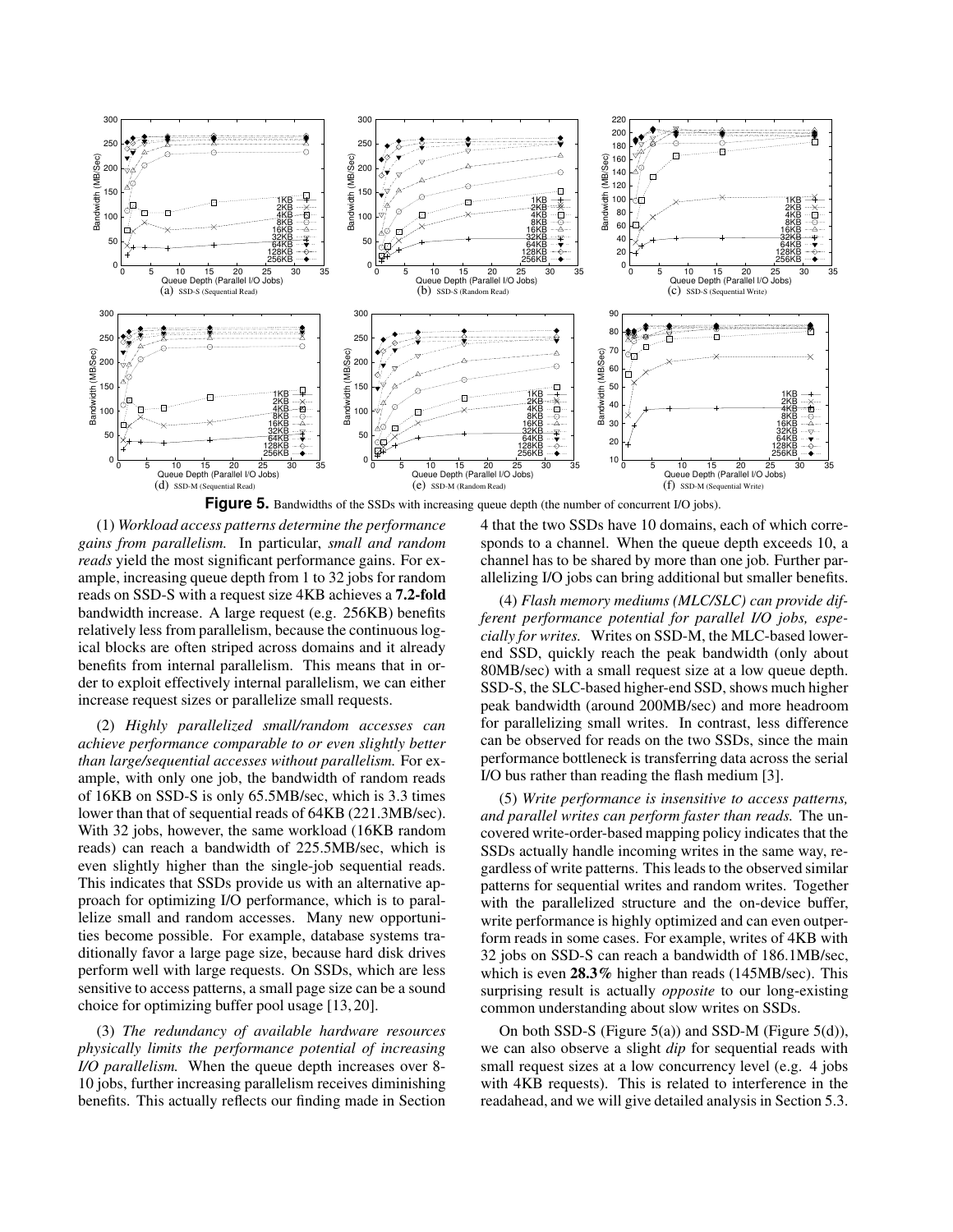|           | Seq. Write | <b>Rnd Write</b> | <b>None</b> |
|-----------|------------|------------------|-------------|
| Seq. Read | 109.2      | 103.5            | 72.6        |
| Rnd. read | 32.8       | 33.2             | 21.3        |
| None      | 61 4       | 594              |             |

5.2 How do parallel reads and writes interfere with each other and cause performance degradation?

**Table 2.** Bandwidths (MB/sec) of co-running Reads and Writes. Reads and writes on SSDs can interfere with each other for many reasons. (1) Both operations share many critical resources, such as the ECC engines and the lock-protected mapping table, etc. Parallel jobs accessing such resources need to be serialized. (2) Both writes and reads can generate background operations internally, such as readahead and asynchronous write-back [6]. (3) Mingled reads and writes can foil certain internal optimizations. For example, flash memory chips often provide a cache mode [2] to pipeline a sequence of reads or writes. A flash memory plane has two registers, *data register* and *cache register*. When handling a sequence of reads or writes, data can be transferred between the cache register and the controller, while concurrently moving another page between the flash medium and the data register. However, such pipelined operations must be performed in one direction, so mingling reads and writes would interrupt the pipelining.

To show such an interference, similar to that in the previous section, we use the toolkit to generate a pair of concurrent workloads. The two workloads access data in two separate 1024MB storage spaces. We choose four access patterns, namely *random reads*, *sequential reads*, *random writes* and *sequential writes*, and enumerate the combinations of running two workloads simultaneously. Each workload uses request size of 4KB and one job. We show the aggregate bandwidths (MB/sec) of two workloads co-running on SSD-S in Table 2. Co-running with 'none' means running a workload individually.

We find that *reads and writes have a strong interference with each other, and the significance of this interference highly depends on read access patterns.* If we corun sequential reads and writes in parallel, the aggregate bandwidth exceeds that of any workload running individually, which means parallelizing workloads obtains benefits, although the aggregate bandwidths cannot reach the optimal results, the sum of the bandwidths of individual workloads. However, when running random reads and writes together, we see a strong negative impact. For example, sequential writes can achieve a bandwidth of 61.4MB/sec when running individually, however when running with random reads, the bandwidth drops by **a factor of 4.5** to 13.4MB/sec. Meanwhile, the bandwidth of random reads also drops from 21.3MB/sec to 19.4MB/sec. Apparently the co-running reads and writes strongly interfere with each other. Although we cannot exactly identify which specific reason causes such an effect, this case shows that we should be careful about mixing reads and writes.

#### 5.3 How does I/O parallelism impact the effectiveness of readahead?

State-of-the-art SSDs implement a readahead mechanism to detect sequential data accesses and prefetch data into the on-device cache [6]. Parallelizing multiple sequential read streams would result in a sequence of mingled reads, which can interfere with the sequential-pattern-based readahead on SSDs. On the other hand, parallelizing reads can improve bandwidths. So there is a tradeoff between *increasing parallelism* and *retaining effective readahead*.



In order to examine the impact of parallelism on readahead, we generate multiple jobs, each of which sequentially reads an individual 1024MB space (i.e. the  $i_{th}$  job reads the  $i_{th}$  1024MB space) simultaneously. We increase the concurrency from 1 to 32 jobs and vary the size from 4KB to 256KB. We compare the aggregate bandwidths of the corunning jobs on SSD-S. SSD-M shows similar results.

Figure 6 shows that in nearly all curves, there exists a *dip* when the queue depth is 2 jobs. For example, for request size of 4KB, the bandwidth drops by **43%** (from 65MB/sec to 37MB/sec). At that point, readahead is strongly inhibited due to mingled reads, and such a negative performance impact cannot be offset at a low concurrency level (2 jobs). When we further increase the concurrency level, the benefits coming from parallelism quickly compensate for the impaired readahead. Similarly, increasing the request size can alleviate the impact of interfered readahead by increasing the aggregate bandwidth. This case indicates that *readahead can be impaired by parallel sequential reads, especially at low concurrency levels and with small request sizes.* SSD architects can consider to include a more sophisticated sequential pattern detection mechanism to identify multiple sequential read streams to avoid this problem.

## 5.4 How does an ill-mapped data layout impact I/O parallelism?

The write-order-based mapping in SSDs has two advantages. First, high-latency writes can be evenly distributed across domains. This not only guarantees load balance, but also naturally balances available free flash blocks and evens out wear across domains. Second, writes across domains can be overlapped with each other, and the high latency of writes can be effectively hidden behind parallel operations.

On the other hand, such a write-order-based mapping may result in some negative effects. The largest one is that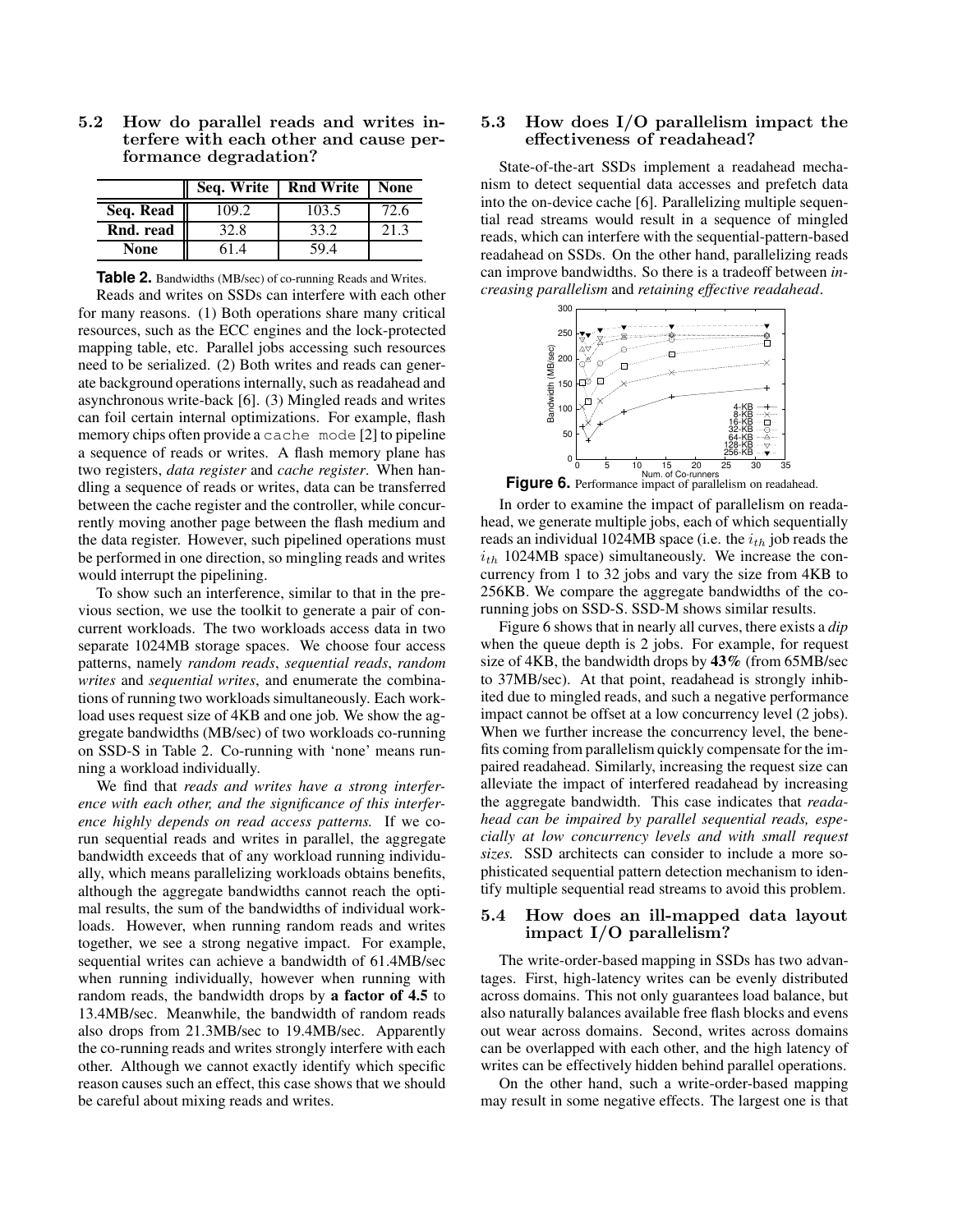since the data layout is completely determined by the order in which blocks are written on the fly, logical blocks can be mapped to only a subset of domains and result in an *illmapped data layout*. In the worst case, if a set of blocks is mapped into the same domain, data accesses would be congested and have to compete for the shared resources, which impairs the effectiveness of parallel data accesses.



To show quantitatively the impact of an ill-mapped physical data layout, we designed an experiment on SSD-S as follows. We first sequentially overwrite the first 1024MB of storage space to map the logical blocks evenly across domains. Knowing the physical data layout, we can create a trace of random reads with a request size of 4KB to access the 10 domains in a round-robin manner. Similarly, we create another trace of random reads to only one domain. Then we use the *replayer* to replay the two traces and we measure the average latencies for the two workloads. We vary the queue depth from 1 job to 32 jobs and compare the average latencies of parallel accesses to data that are concentrated in one domain and that are distributed across 10 domains. Figure 7 shows that when the queue depth is low, accessing data in one domain is comparable to doing it in 10 domains. However, as the I/O concurrency increases, the performance gap quickly widens. In the worst case, with a queue depth of 32 jobs, accessing data in the same domain (3ms) incurs **4.2 times** higher latency than doing that in 10 domains (0.7ms). This case shows that *an ill-mapped data layout can significantly impair the effectiveness of I/O parallelism*. It is also worth mentioning here that we also find the ill-mapped data layout can impair the effectiveness of readahead too.

In summary, our experimental results show that I/O parallelism can indeed provide significant performance improvement, but as the same time, we should also pay attention to the surprising results that come from parallelism, which provides us with a new understanding of SSDs.

# **6 Case Studies in Database Systems**

In this section, we present a set of case studies in database systems as typical data-intensive applications to show the opportunities, challenges, and research issues brought by I/O parallelism on SSDs. Our purpose is not to present a set of well-designed solutions to address specific problems. Rather, we hope that through these case studies, we can show that exploiting the internal parallelism of SSDs can not only yield significant performance improvement in large data-processing systems, but more importantly, it also provides many emerging challenges and new research opportunities.

#### 6.1 Data Accesses in a Database System

Storage performance is crucial to query executions in database management systems (DBMS). A key operation of query execution is *join* between two *relations* (tables). Various *operators* (execution algorithms) of a join can result in completely different data access patterns. For warehousestyle queries, the focus of our case studies, the most important two join operators are *hash join* and *index join* [12]. Hash join sequentially fetches each *tuple* (a line of record) from the driving input relation and probes an in-memory hash table. Index join fetches each tuple from the driving input relation and starts index lookups on  $B^+$ -trees of a large relation. In general, hash join is dominated by sequential data accesses on a huge fact table, while index join is dominated by random accesses during index lookups.

Our case studies are performed on the PostgreSQL 8.3.4. The working directory and the database are located on the SSD-S. We select Star Schema Benchmark (SSB) queries [22] (scale factor 5) as workloads. SSB workloads are considered to be more representative in simulating real warehouse workloads than TPC-H workloads, and they have been used in recent research work, e.g. [19].

#### 6.2 Case 1: Parallelizing Query Execution

In this case, we study the effectiveness of parallelizing query executions on SSDs. Our query-parallelizing approach is similar to prior work [31]. Via data partitioning, a query can be segmented to multiple sub-queries, each of which contains joins on partitioned data sets and preaggregation. The sub-queries can be executed in parallel. The final result is obtained by applying a final aggregation over the results of sub-queries.

We study two categories of SSB query executions. One is using the index join operator and dominated by random accesses, and the other is using the hash join operator and dominated by sequential accesses. For index join, we partition the dimension table for the first-level join in the query plan tree. For hash join, we partition the fact table. For index join, we selected query Q1.1, Q1.2, Q2.2, Q3.2, and Q4.3. For hash join, besides Q1.1, Q1.2, Q2.2, Q4.1, Q4.2, we also examined a simple query (Q0), which only scans LINEORDER table with no join operation. Figure 8 shows the speedup (execution time normalized to the baseline case) of parallelizing the SSB queries with sub-queries.

We have the following observations. (1) For index join, which features intensive random data accesses, parallelizing query executions can speed up an index join plan by up to **a factor of 5**. We have also executed the same set of queries on a hard disk drive and observed no speedup, which means the factor of 5 speedup is not due to computational parallelism. This case again shows the importance of parallelizing random accesses (e.g.  $B^+$ -tree lookups) on an SSD. In fact, when executing an index lookup dominated query,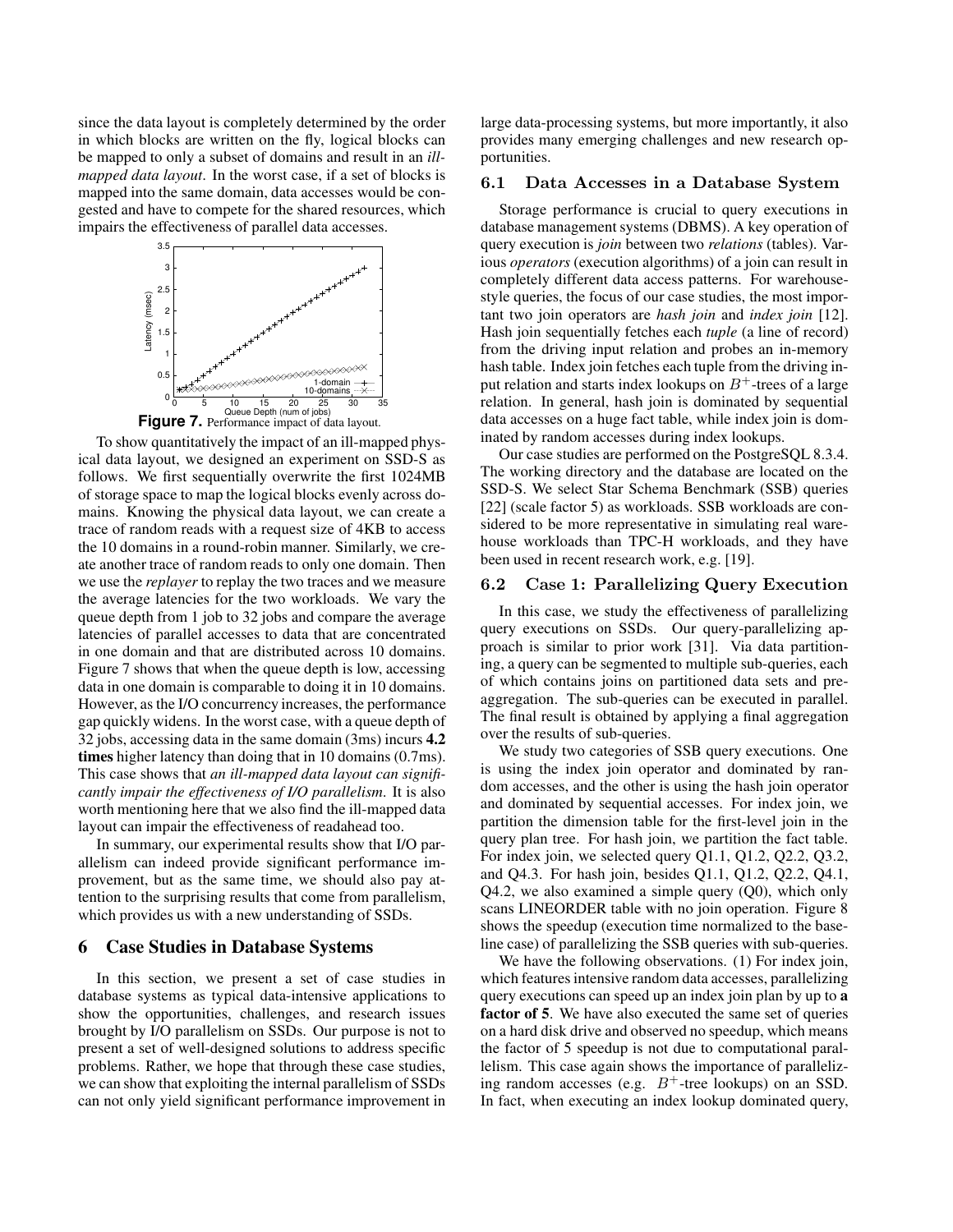

Figure 8. Execution speedups of parallelizing SSB queries with index and hash join plans.

the DBMS engine cannot fully utilize the SSD bandwidth, since each access is small and random. Splitting a query into multiple sub-queries effectively reduces the query execution time. (2) For hash join, which features sequential data accesses, parallelizing query executions can speed up a hash join plan by up to **a factor of 2**. Though less significant than that for index join plans, such a speedup is still impressive. (3) Parallelizing query execution with little computation receives relatively less benefits. For example, parallelizing Q0 provides a speedup of **a factor of 1.4**, which is lower than other queries. Since Q0 sequentially scans a big table with little computation, the SSD is kept busy and there is less room for overlapping I/O and computation, which limits further speedup through parallelism. This case clearly shows that in database systems, a typical data-processing application, I/O parallelism can provide substantial performance improvement on SSDs, especially for operations like index-tree lookups.

# 6.3 Case 2: Revisiting Query Optimizer

A critical component in DBMS is the *query optimizer*, which decides the plan and operator used for executing a query. Implicitly assuming the underlying storage device is an HDD, the optimizer estimates the execution times of a hash join plan and an index join plan, and selects an optimal plan for each query. On an HDD, a hash join enjoys an efficient sequential data access but needs to scan the whole table file; an index join suffers random index lookups but only needs to read a table partially. On an SSD, the situation becomes more complicated, since parallelism weakens the performance difference of various access patterns.

We select a standard Q2.2 and a variation of Q1.2 with a new predicate ("d weeknuminyear=1") in the DATE table (denoted by  $Q1.2<sub>n</sub>$ ). We execute them first with no parallelism and then in a parallel way with sub-queries. Figure 9 shows the query execution times of the two plans with 1 to 16 sub-queries. One sub-query means no parallelism.

We find that SSD parallelism can greatly change the *relative strengths* of the two candidate plans. Without parallelism, the hash join plan is more efficient than the index join plan for both queries. For example, the index join for Q2.2 is 1.9 times slower than the hash join. The optimizer should choose the hash join plan. However, with parallelized sub-queries, the index join outperforms the hash join for both queries. For example, the index join for Q2.2 is 1.4 times faster than the hash join. This implies that the query optimizer *cannot* make an optimal decision if it does not take parallelism into account when estimating the execution costs of candidate plans on SSDs.

Execution Time (Sec)

Execution Time (Sec)

This case strongly indicates that when switching to an SSD-based storage, applications designed and optimized for magnetic disks must be carefully reconsidered, otherwise, the achieved performance can be suboptimal.

## **7 System Implications**

Having presented our experimental and case studies, we present several important implications to system and application designers. We hope that our new findings can provide effective guidance and enhance our understanding of the properties of SSDs in the context of I/O parallelism. This section also summarizes our answers to the questions raised at the beginning of this paper.

**Benefits of parallelism on SSD**: Parallelizing data accesses can provide substantial performance improvement, and the significance of such benefits depends on workload access patterns, resource redundancy, and flash memory mediums. In particular, small random reads benefit the most from parallelism. Large sequential reads achieve less significant but still impressive improvement. Such a property of SSDs provides many opportunities for performance optimization in application designs. For example, many critical database operations, such as index-tree search, feature intensive random reads, which is exactly a best fit in SSDs. Application designers can focus on parallelizing these operations. In our experiments, we did not observe obvious negative effects of over-parallelization, however setting the concurrency level slightly over the number of channels is a reasonable choice. Finally, for practitioners who want to leverage the high parallel write performance, we highly recommend adopting high-end SLC-based SSDs to provide more headroom for serving workloads with intensive writes.

**Random reads:** A surprising result is that with parallelism, random reads can perform comparably and sometimes even slightly better than simply sequentializing reads without parallelism. Such a counter-intuitive finding indicates that we cannot continue to assume that sequential reads are always better than random reads. Traditionally, operating systems often make trade-offs for the purpose of organizing large sequential reads. For example, the anticipatory I/O scheduler [15] intentionally pauses issuing I/O



Q1.2<br>Q1.2 Q1.2<sub>n</sub>-HashJoin<br>Q1.2<sub>n</sub>-IndexJoin<br>Q2.2-HashJoin<br>Q2.2-IndexJoin

首

Figure 9. Index join vs. hash join.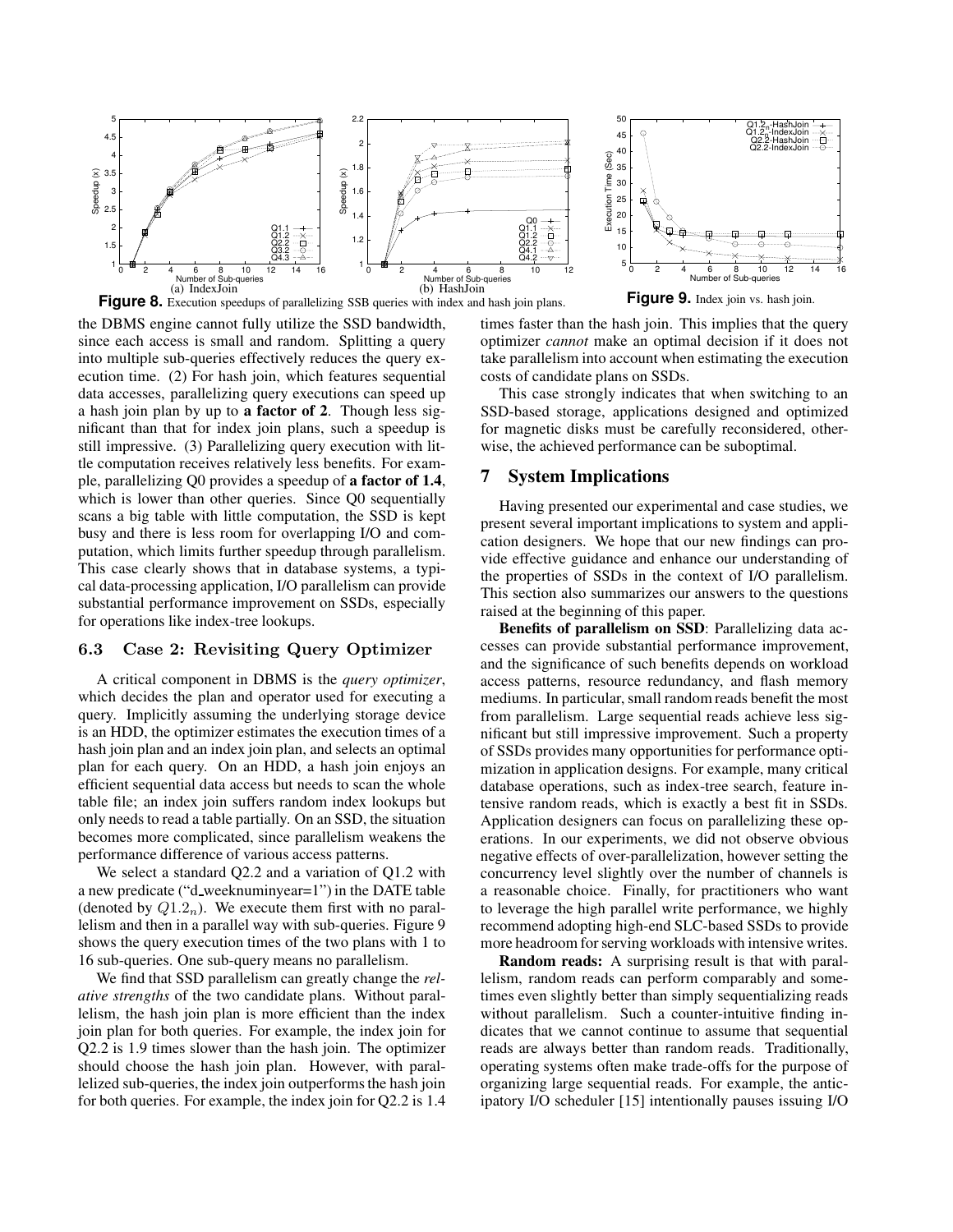requests for a while and anticipates to organize a larger request in the future. In SSDs, such optimization may become less effective and sometimes may be even harmful, because of the unnecessarily introduced delays. On the other hand, some application designs become more complicated. For example, it becomes more difficult for the database query optimizer to choose an optimal query plan, because simply counting the number of I/Os and using static configuration numbers can no longer satisfy the requirement for accurately estimating the relative performance strengths of different join operators with parallelism.

**Random writes:** Contrary to our common understanding, parallelized random writes can achieve high performance, sometimes even *better* than reads. Moreover, writes are no longer highly sensitive to patterns (random or sequential) as commonly believed. The uncovered mapping policy explains this surprising result from the architectural level – the SSDs internally handle writes in the same way, regardless of access patterns. The indication is two-fold. On one hand, we can consider how to leverage the high write performance through parallelizing writes, e.g. how to commit synchronous transaction logging in a parallel manner [8]. On the other hand, it means that optimizing random writes specifically for SSDs may not continue to be as rewarding as in early generations of SSDs, and trading off read performance for writes would become a less attractive option. But we should still note that in extreme conditions, such as day-long writes [29] or under serious fragmentation [6], random writes are still a research issue.

**Interference between reads and writes**: Parallel reads and writes on SSDs interfere strongly with each other and can cause unpredictable performance variance. In OS kernels, I/O schedulers should pay attention to this emerging performance issue and avoid mingling reads and writes. A related research issue is on how to maintain a high throughput while avoiding such interference. At the application level, we should also be careful of the way of generating and scheduling reads and writes. An example is the hybrid-hash joins in database systems, which have clear phases with read-intensive and write-intensive accesses. When scheduling multiple hybrid-hash joins, we can proactively avoid scheduling operations with different patterns. A rule of thumb here is to schedule random reads together and separate random reads and writes whenever possible.

**Physical data layout**: The physical data layout in SSDs is dynamically determined by the order in which logical blocks are written. An ill-mapped data layout caused by such a write-order-based mapping can significantly impair the effectiveness of parallelism and readahead. In server systems, handling multiple write streams is common. Writes from the same stream can fall in a subset of domains, which would be problematic. We can adopt a simple random selection for scheduling writes to reduce the probability of such a worst case. SSD manufacturers can also consider adding a randomizer in the controller logic to avoid this problem. On the other hand, this mapping policy also provides us a powerful tool to *manipulate* data layout to our needs. For example, we can intentionally isolate a set of data in one domain to cap the usable I/O bandwidth.

**Revisiting application designs**: Many applications, especially data-processing applications, are often heavily tailored to the properties of hard disk drives and are designed with many implicit assumptions. Unfortunately, these HDD-based optimizations can become sub-optimal on SSDs. This calls our attention to revisiting carefully the application designs to make them fit well in SSD-based storage. On the other hand, the internal parallelism in SSDs also enables many new opportunities. For example, traditionally DBMS designers often assume an HDD-based storage and favor large request sizes. SSDs can extend the scope of using small blocks in DBMS design and bring many desirable benefits, such as improved buffer pool usage, which are highly beneficial in practice.

In essence, SSDs represent a fundamental change of storage architecture, and I/O parallelism is *the key* to exploiting the huge performance potential of such an emerging technology. More importantly, with I/O parallelism a low-end personal computer with an SSD is able to deliver as high an I/O performance as an expensive high-end system with a large disk array. This means that parallelizing I/O operations should be carefully considered in not only high-end systems but even in commodity systems. Such a paradigm shift would greatly challenge the optimizations and assumptions made throughout the existing system and application designs. We believe SSDs present not only challenges but also countless new research opportunities.

# **8 Other Related Work**

Flash memory based storage technology is an active research area. In the research community, flash devices have received strong interest and been extensively studied (e.g. [3, 5–7, 10, 14, 27, 30]). Due to space constraints, here we only present the work most related to internal parallelism studied in this paper.

A detailed description about the hardware internals of flash memory based SSD has been presented in [3] and [10]. An early work has compared the performance of SSDs and HDDs [26]. We have presented experimental studies on SSD performance by using non-parallel workloads, and the main purpose is to reveal the internal behavior of SSDs [6]. This work focus on parallel workloads. A benchmark tool called uFLIP is presented in [5] to assess the flash device performance. This early study has reported that increasing concurrency cannot improve performance on early generations of SSDs. Researchers have studied the advances of SSDs and reported that with NCQ support, the recent generation of SSDs can achieve high throughput [20]. Our study shows that parallelism is a critical element to improve I/O performance and must be carefully considered in system and application designs. A mechanism called *FlashLogging* [8] adopts multiple low-cost flash drives to improve log processing, and parallelizing writes is an important consideration. Our study further shows that with parallelism,